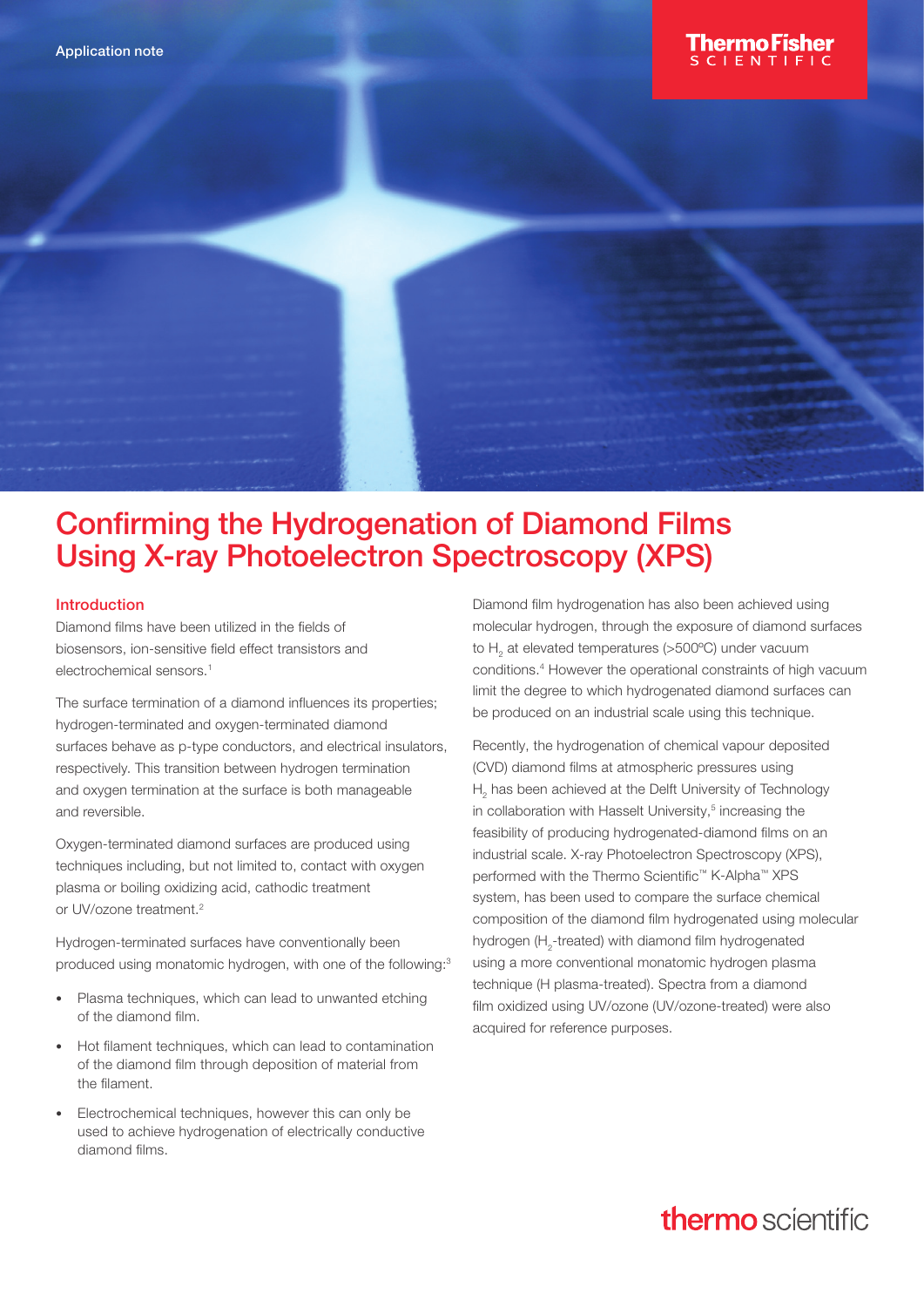# **Experimental**

Oxidation of the diamond films was achieved by UV/ ozone treatment, performed under ambient conditions for approximately 4 hours. Diamond film hydrogenation by H-plasma treatment occurred in a plasma reactor at ~700ºC and 3500W for 5 minutes, hydrogenation by exposure to a flow of  $\mathsf{H}_2$  was performed in a non-plasma quartz tube, reactor heated at ~850°C for 20 minutes at ambient pressure and cooled to room temperature whilst maintaining a flow of  $H_{2}$ .

C 1s core level and valence band spectra of undoped nanocrystalline diamond films, grown on quartz by CVD method and exposed to ambient conditions for several days, were acquired using Al Kα X-rays with a spot size of 400μm, in conjunction with the patented K-Alpha charge compensation that was utilized during the acquisition of all spectra. C 1s core level spectra were acquired at a pass energy (PE) of 50 eV, with a step size of 0.1 eV and 10 repeat scans used. Additionally, valence band spectra were acquired from undoped nanocrystalline diamond films after oxidation by UV/ozone treatment and hydrogenation by exposure to  $H_2$ .

# **Results**

Processing and analysis of acquired XPS spectra was performed using Thermo Scientific™ Avantage™ software. Background correction of the C 1s core level spectra used the "Smart" base line subtraction function and the corrected profiles fitted to 70/30 Gaussian/Lorentzian convolution peak(s). Qualitative comparison of the fitted C 1s spectra shows a marked similarity between the hydrogenated diamond films prepared by H-plasma treatment (Figure 2) and  $H_2$ -treatment (Figure 3), whereas the UV/ozone treated film spectrum (Figure 1) differs in appearance with fitted components that can be attributed to oxidized carbon at ~286.5 and ~288 eV, most likely C-O and C=O respectively. Fitted peaks at 284 and 285 eV, indicative of C-C bonding and referred to as "Peak A" and "Peak B," were observed in all three samples. Differing ratios of Peak A to Peak B between the oxidized diamond film (UV/ozone-treated, Figure 1) and hydrogenated diamond films (H plasma-treated and  $H_2$ -treated, Figure 2 and Figure 3) were attributed to an increase in the energy barrier for electron emission in the oxidized sample, by the researchers who created the  $\mathsf{H}_2$ -treated films.<sup>5</sup>

A small oxidized component is still present in the C 1s spectra of the hydrogenated films, which could be attributed to partial oxidation of the diamond on exposure of the films to ambient conditions. Additionally, the presence of a small Peak A component in the spectrum of the oxidized film indicates that full oxidation does not occur, possibly due to roughened areas that are not fully exposed to ozone during treatment, whereas the inverse is true for the hydrogenated films.











Figure 3: H<sub>2</sub>-plasma treatment C 1s scan. 10 scans, 1 m 35.5 s, 400 µm, CAE 50, 0.10 eV.